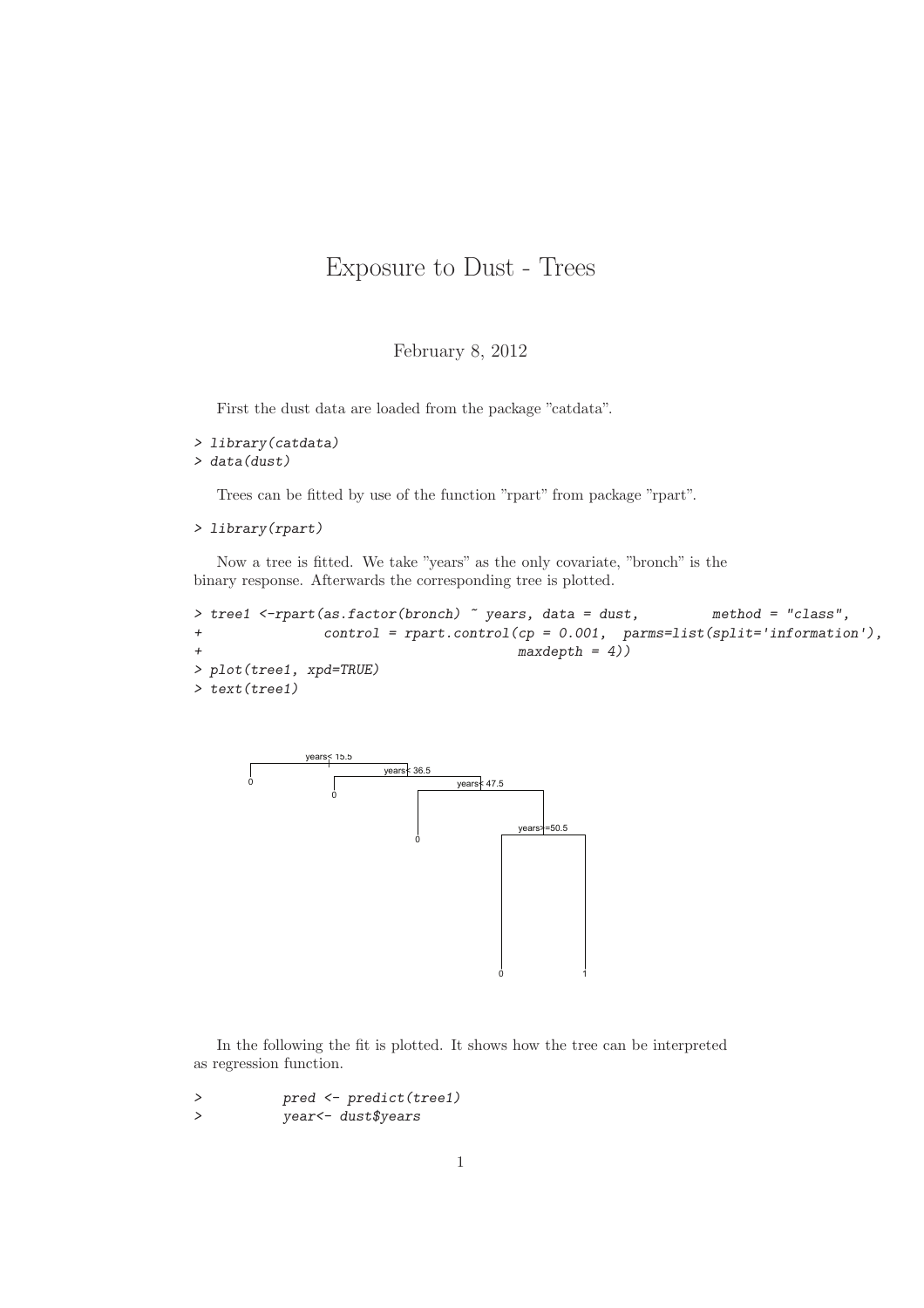```
> year [dust$years<15.5] <- 1
> year [dust$years>15.5 & dust$years<36.5] <- 2
> year [dust$years>36.5 & dust$years<47.5] <- 3
> year [dust$years>47.5 & dust$years<50.5] <- 4
> year [dust$years>50.5] <- 5
> pre5 <- unique( pred[,2][year==5])
> pre4 <- unique( pred[,2][year==4])
> pre3 <- unique( pred[,2][year==3])
> pre2 <- unique( pred[,2][year==2])
> pre1 <- unique( pred[,2][year==1])
> meanyear <- c()
> for (i in min(dust$years):max(dust$years)){
+ meanyear[i] <- sum(dust$bronch[dust$year==i])
+ if(sum(dust$bronch[dust$year==i])!=0){
+ meanyear[i] <- mean(dust$bronch[dust$year==i])
+ }
+ }
> dust$means<- rep(2, nrow(dust))
> for (k in 1:nrow(dust)){
+ dust$means[k] <- meanyear[dust$years[k]]
+ }
> plot(dust$years, dust$means, xlab="years",ylab="")
> segments(x0=3,x1=15.5,y0=pre1)
> segments(x0=15.5,x1=15.5,y0=pre1,y1=pre2)
> segments(x0=15.5,x1=36.5,y0=pre2)
> segments(x0=36.5,x1=36.5,y0=pre2,y1=pre3)
> segments(x0=36.5,x1=47.5,y0=pre3)
> segments(x0=47.5,x1=47.5,y0=pre3,y1=pre4)
> segments(x0=47.5,x1=50.5,y0=pre4)
> segments(x0=50.5,x1=50.5,y0=pre4,y1=pre5)
```

```
> segments(x0=50.5,x1=66,y0=pre5)
```
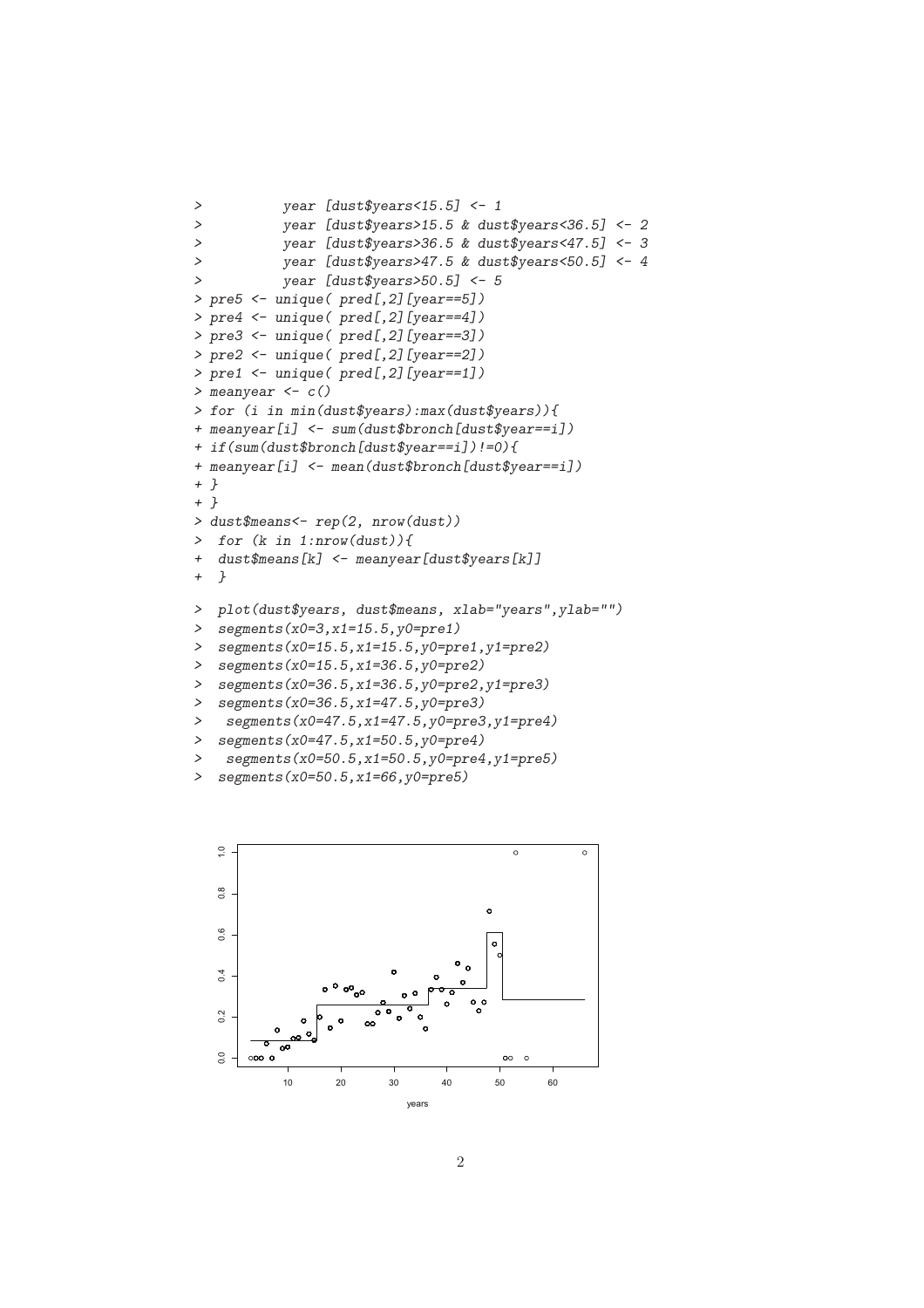An alternative package to generate trees is "party" which contains the function "ctree".

## *> library(party)*

As before with "rpart" we fit a tree with "years" as only covariate.

```
> treeP1 <-ctree(as.factor(bronch) ~ years, data = dust)
> plot(treeP1)
```


```
> year<- dust$years
> year [dust$years<7.5] <- 1
> year [dust$years>7.5 & dust$years<15.5] <- 2
> year [dust$years>15.5 & dust$years<36.5] <- 3
> year [dust$years>36.5] <- 4
> pre4 <- mean(dust$bronch[year==4])
> pre3 <- mean(dust$bronch[year==3])
> pre2 <- mean(dust$bronch[year==2])
> pre1 <- mean(dust$bronch[year==1])
> plot(dust$years, dust$means, xlab="years",ylab="")
> segments(x0=3,x1=7.5,y0=pre1)
> segments(x0=7.5,x1=7.5,y0=pre1,y1=pre2)
> segments(x0=7.5,x1=15.5,y0=pre2)
> segments(x0=15.5,x1=15.5,y0=pre2,y1=pre3)
> segments(x0=15.5,x1=36.5,y0=pre3)
> segments(x0=36.5,x1=36.5,y0=pre3,y1=pre4)
> segments(x0=36.5,x1=66,y0=pre4)
>
```